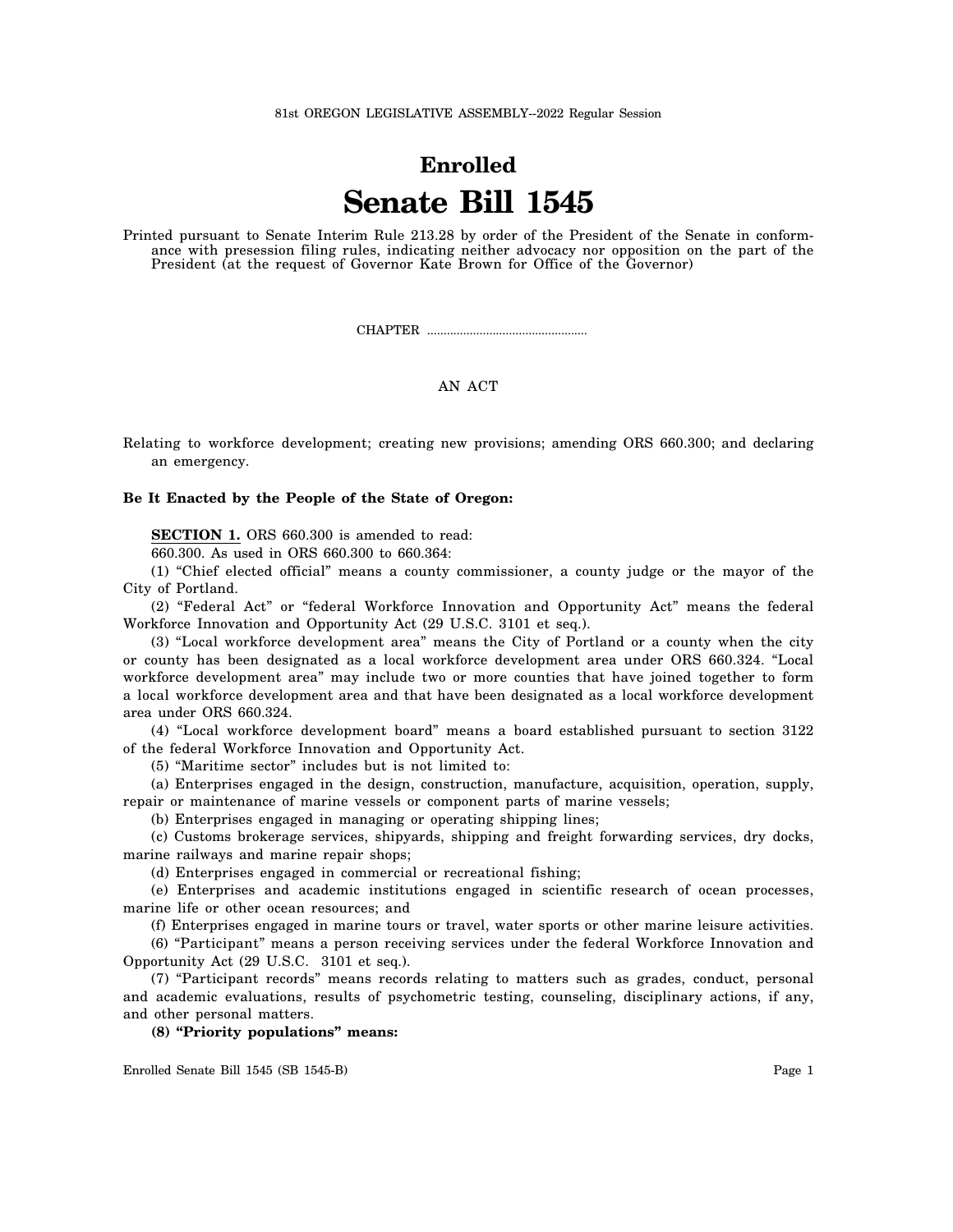**(a) Communities of color;**

**(b) Women;**

**(c) Low-income communities;**

**(d) Rural and frontier communities;**

**(e) Veterans;**

**(f) Persons with disabilities;**

**(g) Incarcerated and formerly incarcerated individuals;**

**(h) Members of Oregon's nine federally recognized Indian tribes;**

**(i) Individuals who disproportionately experience discrimination in employment on the basis of age; and**

#### **(j) Individuals who identify as members of the LGBTQ+ community.**

[*(8)*] **(9)** "State workforce agencies" means state agencies that administer workforce programs.

[*(9)*] **(10)** "Workforce development" means services designed to help individuals attain employment and progress along career pathways and to help businesses better achieve business goals by more easily finding skilled employees. "Workforce development" includes:

(a) Education[*,*] **and** training [*and apprenticeship*] services;

**(b) Apprenticeship and preapprenticeship training programs registered with the State Apprenticeship and Training Council;**

[*(b)*] **(c)** Labor market analysis;

[*(c)*] **(d)** Employment and reemployment services;

[*(d)*] **(e)** Employee recruitment and retention services; and

[*(e)*] **(f)** Convening, coordinating, oversight and evaluation services for business and state workforce agencies.

[*(10)*] **(11)** "Workforce programs" means programs that have a primary mission of helping individuals become employed, retain employment, increase wages and progress along career pathways and that are responsible for outcomes related to the primary mission.

**SECTION 2. Sections 3, 9, 10, 11 and 12 of this 2022 Act are added to and made a part of ORS 660.300 to 660.364.**

**SECTION 3. Local workforce development boards. (1) The Prosperity 10,000 Program is established in the Higher Education Coordinating Commission for the following purposes:**

**(a) To provide career coaching, occupational training and job placement services;**

**(b) To provide wraparound supports and services that are necessary to facilitate reengagement in the workforce, including, but not limited to, transportation, child care and rental assistance;**

**(c) To provide paid work experiences, including stipends and wages and other income supports for individuals from priority populations; and**

**(d) To support targeted recruitment and engagement efforts.**

**(2) The goals of the Prosperity 10,000 Program are to:**

**(a) Include at least 10,000 total individuals who participate in the program;**

**(b) Improve the capacity and responsiveness of the public workforce system in this state by providing assistance for workforce development program navigation, expanding access to community-based career counseling and wraparound supports and services, and providing opportunities to earn industry-recognized certificates, credentials and degrees through work-based learning experiences;**

**(c) Ensure that services and benefits available through workforce programs are provided to individuals from priority populations;**

**(d) Provide increased access for priority populations to services and benefits available through workforce programs;**

**(e) Ensure that at least 50 percent of the individuals who participate in the program are women;**

**(f) Ensure that at least 80 percent of the individuals who participate successfully complete the program;**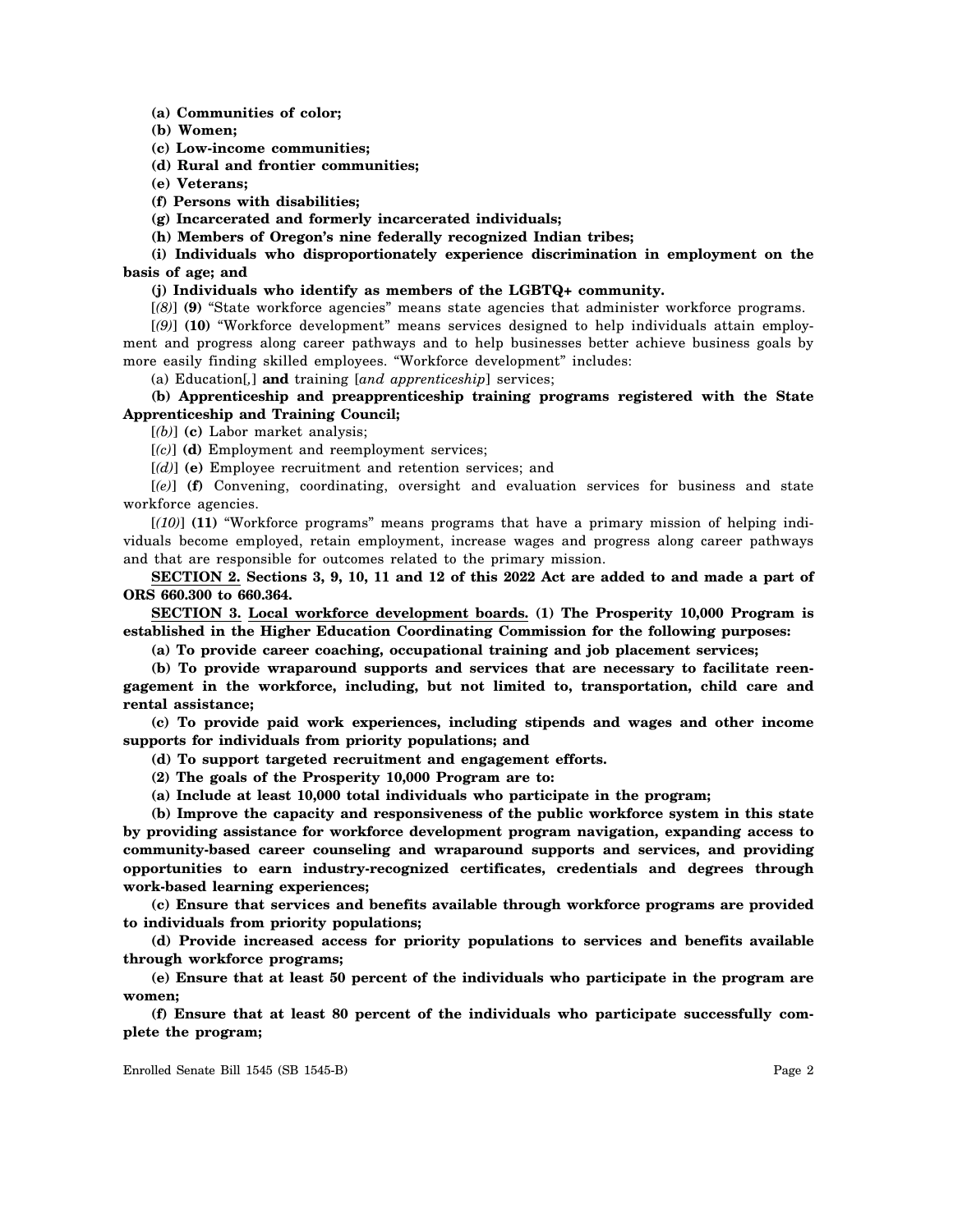**(g) Ensure that at least 75 percent of the individuals who participate in the program successfully obtain employment; and**

**(h) Ensure that at least 75 percent of the individuals who participate in the program earn at least \$17 per hour.**

**(3)(a) The Prosperity 10,000 Program shall be administered by local workforce development boards. The local workforce development boards shall:**

**(A) Distribute resources and available funds to nonprofit community-based organizations, educational institutions, labor organizations and other workforce service providers to facilitate the provision of workforce development services and wraparound supports to individuals who participate in the program;**

**(B) Coordinate with state workforce agencies and other workforce partners to expand regional community-based partnerships that work to support and sustain workforce development services and wraparound supports; and**

**(C) Connect with businesses and organizations in targeted industry sectors to identify training needs and ensure that business needs relating to a skilled workforce are met.**

**(b) An entity that collaborates with a local workforce development board to accomplish the workforce development activities described under this subsection shall, in accordance with ORS 660.327, participate with local workforce development boards in developing a proposed local plan.**

**(4)(a) As used in this subsection, "SNAP Employment and Training Program" means the employment and training component of the federal Supplemental Nutrition Assistance Program under 7 U.S.C. 2015(d)(4).**

**(b) To the extent possible, the Department of Human Services shall:**

**(A) Incorporate the Prosperity 10,000 Program into the statewide plan for the SNAP Employment and Training Program;**

**(B) Seek federal reimbursement for 50 percent of the Prosperity 10,000 Program's costs and for other eligible activities as reported by the local workforce development boards;**

**(C) Refer individuals who receive supplemental nutrition assistance under ORS 411.806 to 411.845 to participate in the Prosperity 10,000 Program; and**

**(D) Distribute moneys received as reimbursement under subparagraph (B) of this paragraph to local workforce development boards, not later than 60 days after the department receives an invoice that is consistent with requirements under the SNAP Employment and Training Program, for reinvestment in workforce development and wraparound supports and services provided under the Prosperity 10,000 Program.**

**(5) The State Workforce and Talent Development Board, in consultation with the Committee for Continuous Improvement, shall:**

**(a) Oversee the progress of the Prosperity 10,000 Program;**

**(b) Ensure that program goals are met; and**

**(c) Identify areas for program improvement.**

**SECTION 3a. Distribution of funds and reporting. (1)(a) Not later than 60 days following the effective date of this 2022 Act, the Higher Education Coordinating Commission shall distribute the funds specifically appropriated to the commission under section 13 of this 2022 Act to local workforce development boards to administer the Prosperity 10,000 Program.**

**(b) The commission shall distribute all moneys received from moneys made available under sections 13 and 14 of this 2022 Act to local workforce development boards using the same formula as required under the federal Workforce Innovation and Opportunity Act (29 U.S.C. 3101 et seq.) for the allocation of funds to local workforce development boards.**

**(2) Each local workforce development board shall compile data on the progress made toward carrying out the Prosperity 10,000 Program. The boards shall prepare and submit a joint report that includes data, disaggregated by race, gender and geography, to the commission and the State Workforce and Talent Development Board no later than October 31 of each year, in the manner provided in ORS 192.245.**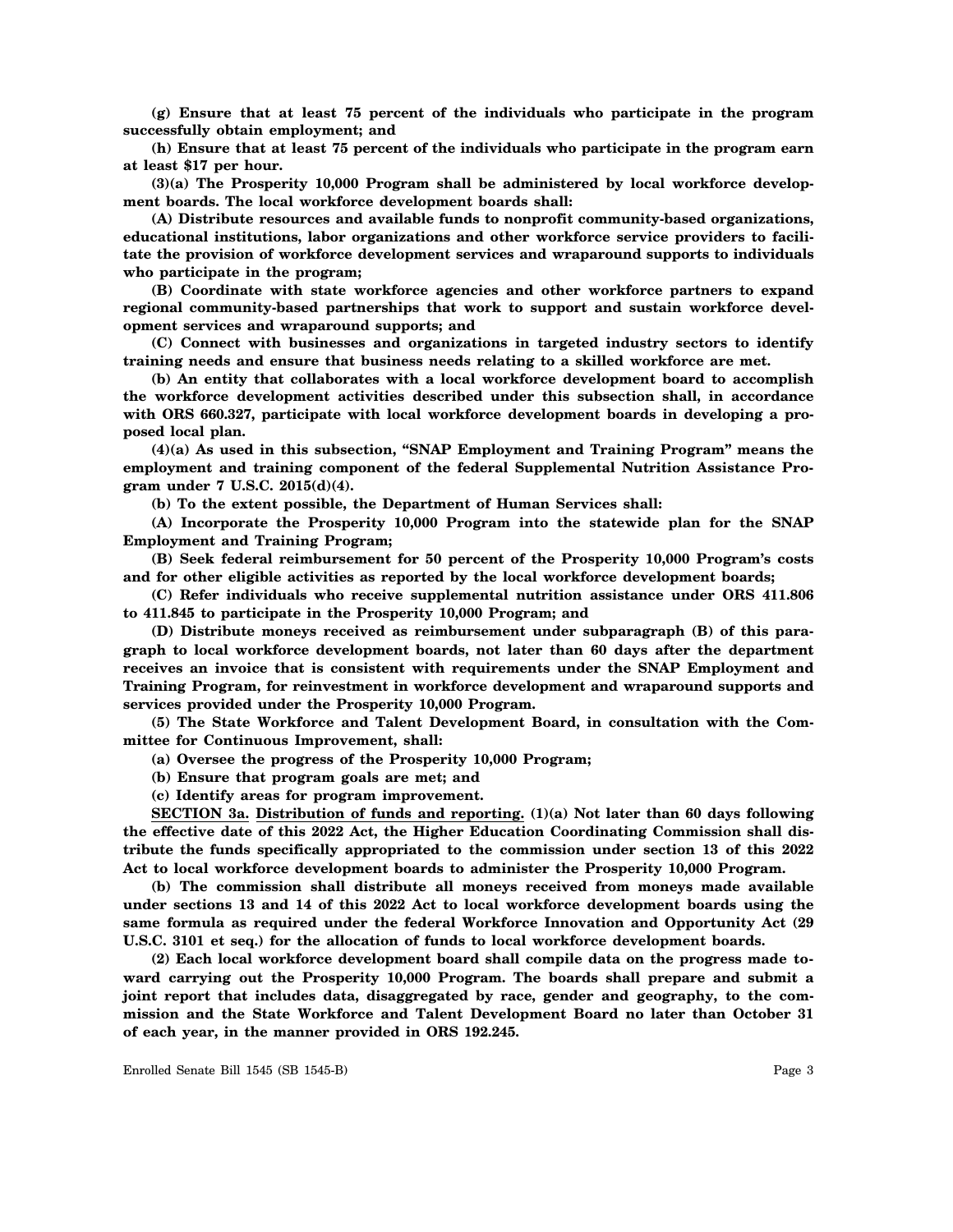**SECTION 4. Post-secondary career pathways. (1) As used in this section:**

**(a) "Community-based organization" includes:**

**(A) Nonprofit organizations that are representative of a particular community or specific segments of a community and that are located within or in close proximity to the community served by the organization; and**

**(B) Culturally specific organizations.**

**(b) "Community college" has the meaning given that term in ORS 341.005.**

**(c) "Culturally specific organization" means an organization that serves a particular cultural community, that is primarily staffed and led by members of that community and that demonstrates intimate knowledge of the lived experience of that community, including, but not limited to:**

**(A) The impact of racism or discrimination on the community;**

**(B) Specific disparities in access to services and resources experienced by the community; and**

**(C) Community strengths, cultural practices, beliefs and traditions.**

**(d) "Local workforce development board" has the meaning given that term in ORS 660.300.**

**(e) "Priority populations" has the meaning given that term in ORS 660.300.**

**(f) "Self-sufficiency standard" means a measure of income adequacy, calculated for each county in this state, that is based on the costs of basic needs of working families of various sizes and compositions, including, but not limited to, food, housing, child care, transportation and health care, plus taxes and tax credits, and that describes the amount of income that is needed for a family to cover such costs without public or private assistance.**

**(2) There is established a program in the Higher Education Coordinating Commission for the purpose of making grants to community colleges for the development of post-secondary career pathway training programs that provide individuals from priority populations with opportunities to obtain the necessary skills for securing a job or career advancement in high-wage, high-demand industries and occupations.**

**(3) At a minimum, a post-secondary career pathway training program developed under this section must:**

**(a) Provide support for program participants to:**

**(A) Successfully complete the program;**

**(B) Earn a certificate, credential or degree recognized by a targeted industry sector; and**

**(C) Successfully obtain employment and receive income that is on a clearly defined pathway to meet the self-sufficiency standard for the particular county within which the program participant is employed; and**

**(b) Reduce disparities experienced by priority populations in securing gainful employment or obtaining career advancement.**

**(4) A recipient of grant moneys under this section may use the funds to:**

**(a) Connect with priority populations to provide meaningful access to the post-secondary career pathway training programs developed under this section;**

**(b) Collaborate with community-based organizations, kindergarten through grade 12 schools, local workforce development boards, employers, workforce education and training providers and other workforce development organizations to achieve the fullest possible participation in the post-secondary career pathway training programs;**

**(c) Employ a rigorous assessment strategy to determine the efficacy of the programs;**

**(d) Procure up-to-date training equipment, technology and other supplies to provide a modernized training experience for program participants; and**

**(e) Identify opportunities to leverage the use of other funding sources, including opportunities to leverage matching federal funds.**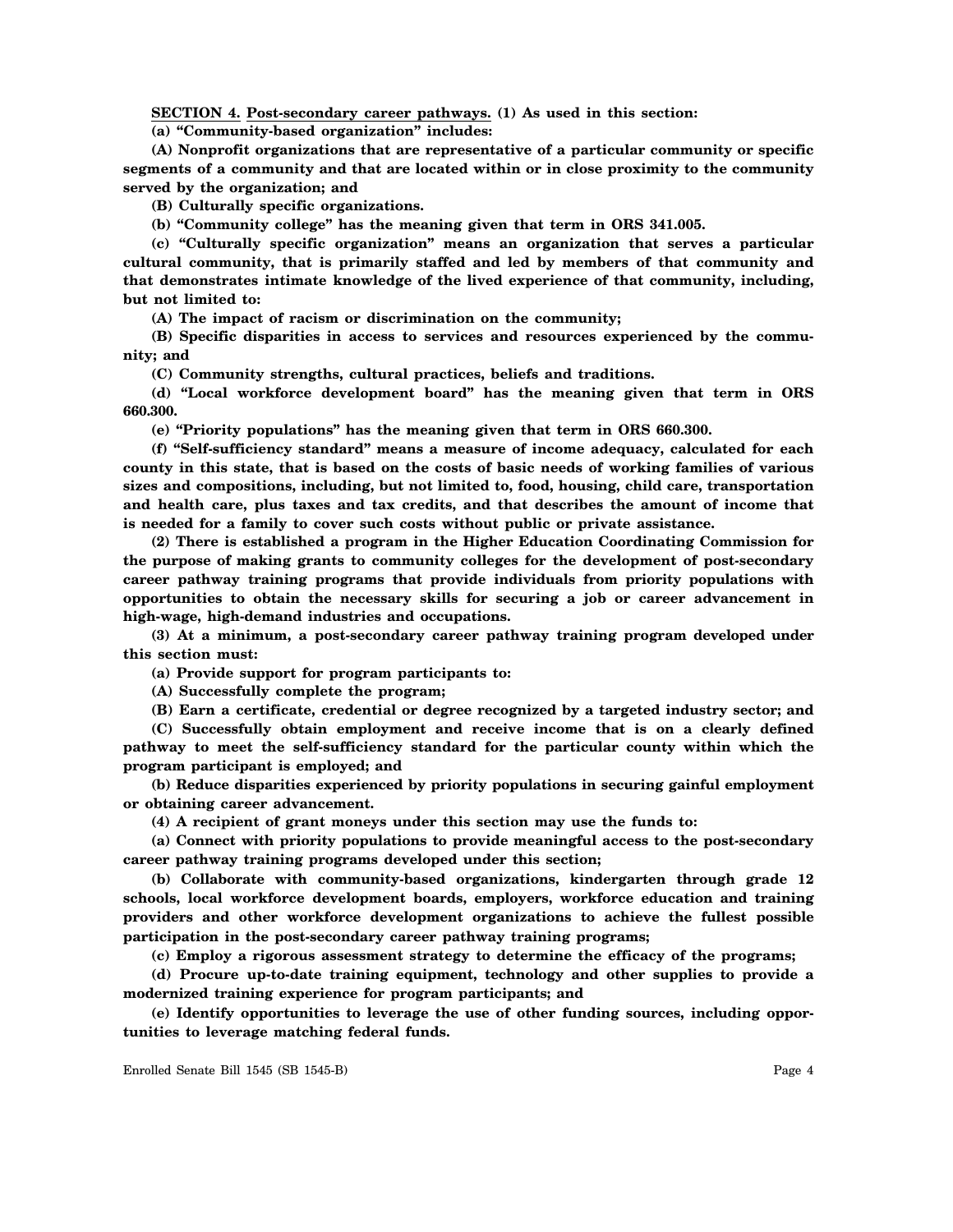**(5) The commission shall determine the process for applying for grants under this section, the standards and criteria for awarding grants and the general terms and conditions of the grants.**

**(6) To be eligible to receive a grant award under this section, a community college must demonstrate, in an application to the commission, that the community college has the ability to effectively engage with and respond to the needs of individuals from priority populations.**

**(7) The commission may adopt rules necessary to implement the provisions of this section.**

**SECTION 5. Section 6 of this 2022 Act is added to and made a part of ORS 660.002 to 660.210.**

**SECTION 6. Registered apprenticeships. (1) As used in this section:**

**(a) "Community-based organization" has the meaning given that term in section 4 of this 2022 Act.**

**(b) "Local workforce development board" has the meaning given that term in ORS 660.300.**

**(c) "Priority populations" has the meaning given that term in ORS 660.300.**

**(2) The Bureau of Labor and Industries shall establish and administer a grant program to provide financial support for the development, expansion and implementation of registered apprenticeship and preapprenticeship training programs in health care and manufacturing, and for the development and implementation of preapprenticeship training programs in construction.**

**(3) The State Apprenticeship and Training Council, under the direction of the Apprenticeship and Training Division of the Bureau of Labor and Industries, may award grants to community-based organizations, labor organizations, local workforce development boards and other entities that develop apprenticeship and preapprenticeship training programs described under subsection (2) of this section and that prioritize program participation by apprentices from priority populations.**

**(4) The Apprenticeship and Training Division of the Bureau of Labor and Industries shall, in collaboration with the Higher Education Coordinating Commission, recommend for approval by the council:**

**(a) The criteria and standards by which the entities described under subsection (3) of this section may submit proposals to receive a grant under this section.**

**(b) The grant proposals to consider in awarding grants.**

**(5) The council shall award grants under this section on a competitive basis and may give priority to grant proposals that demonstrate effective strategies for engaging with priority populations.**

**(6) A recipient of a grant under this section may use the moneys:**

**(a) To pay the costs of convening employers in health care and manufacturing;**

**(b) To recruit and conduct outreach for apprentices;**

**(c) To provide tuition and fee assistance to program participants;**

**(d) To pay the costs of tools, supplies and equipment and other training-related costs;**

**(e) To pay for technology supports, including broadband services;**

**(f) To provide apprentices with supports and services that are equivalent to the supports and services available to apprentices who perform work on a bridge or highway project;**

**(g) To develop uniform standards for new registered apprenticeship and preapprenticeship training programs described under subsection (2) of this section;**

**(h) To develop a curriculum and standard courses of study for the instruction of apprentices; and**

**(i) For any other activities that the bureau deems necessary to support the expansion of registered apprenticeship and preapprenticeship training programs and to support overall increased program participation, with an emphasis on increased participation by women and individuals from communities of color.**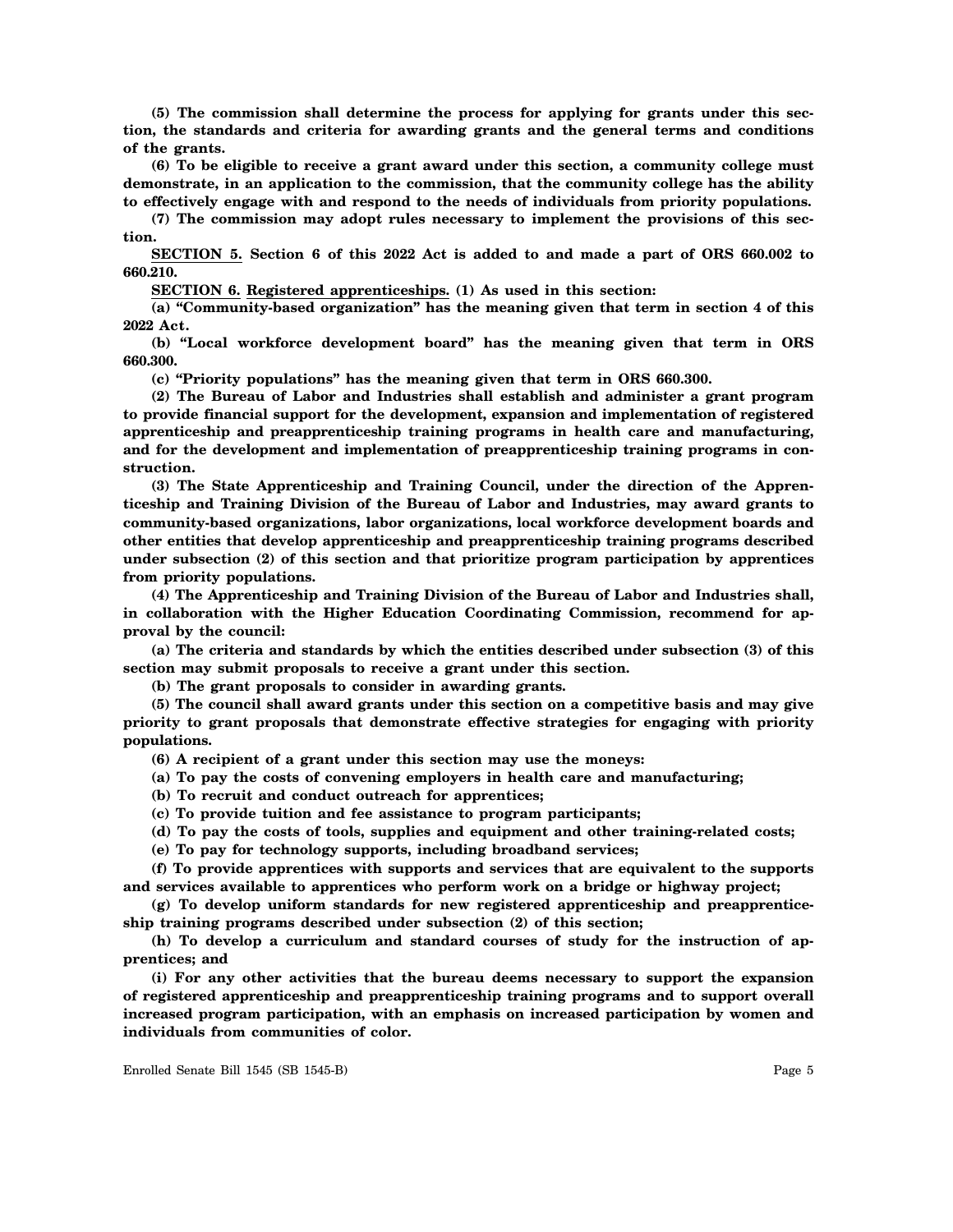**(7) The bureau may adopt rules necessary to implement the provisions of this section.**

**(8) Each grant recipient shall track and report to the council information regarding the status of each apprenticeship and preapprenticeship program developed, expanded and implemented under this section and the use of grant funds.**

**SECTION 7. Youth programs. (1) As used in this section:**

**(a) "Priority populations" has the meaning given that term in ORS 660.300.**

**(b) "Youth workforce program" includes:**

**(A) A youth reengagement program described under ORS 417.859.**

**(B) A program administered by the Youth Development Division of the Department of Education that delivers workforce readiness services to out-of-school or unemployed youth and young adults between 14 years of age and 24 years of age who are from priority populations.**

**(2) The department shall develop and administer a grant program to award grants to entities that provide youth and young adults from priority populations with increased access to youth workforce programs.**

**(3) The department may award grants, in addition to and not in lieu of any other grants, to entities to provide:**

**(a) Paid work experiences for program participants.**

**(b) Workforce readiness training.**

**(c) Job placement services.**

**(4) The department shall establish criteria and standards by which an entity may submit a proposal to receive a grant under this section. The department shall award grants under this section using an evaluation process that may give priority to proposals that demonstrate effective strategies for outreach and increased participation in youth workforce programs by youth and young adults from priority populations.**

**SECTION 8. Prior learning credit. (1) As used in this section:**

- **(a) "Community college" has the meaning given that term in ORS 341.005.**
- **(b) "Priority populations" has the meaning given that term in ORS 660.300.**

**(c) "University" means:**

**(A) A public university listed in ORS 352.002.**

**(B) Oregon Health and Science University.**

**(2) The Higher Education Coordinating Commission shall establish a grant program to award grants to community colleges and universities that work toward increasing opportunities for students from priority populations to receive academic credit for prior experience or skills gained outside of traditional higher education institutions, with such academic credit counting toward a certificate or credential that provides a pathway to employment or career advancement.**

**(3) In administering the grant program under this section, the commission shall consult with employers and targeted industry consortia to develop uniform standards that may be used to certify whether a student's technical competency, qualifications, knowledge or skills are sufficient to earn a certificate or credential recognized by a targeted industry sector.**

**(4) A recipient of grant moneys under this section may use the funds:**

**(a) To develop assessment criteria and practices that may be used to evaluate whether a student's prior experience or skills may count toward earning a certificate or credential recognized by a targeted industry sector;**

**(b) To train staff on how to apply the assessment criteria and practices in awarding credit for prior experience and skills; and**

**(c) For recruitment of and outreach to priority populations.**

**(5) The commission shall establish criteria and standards by which a community college or university may submit a proposal to receive a grant under this section. The commission shall award grants under this section on a competitive basis, and may give priority to pro-**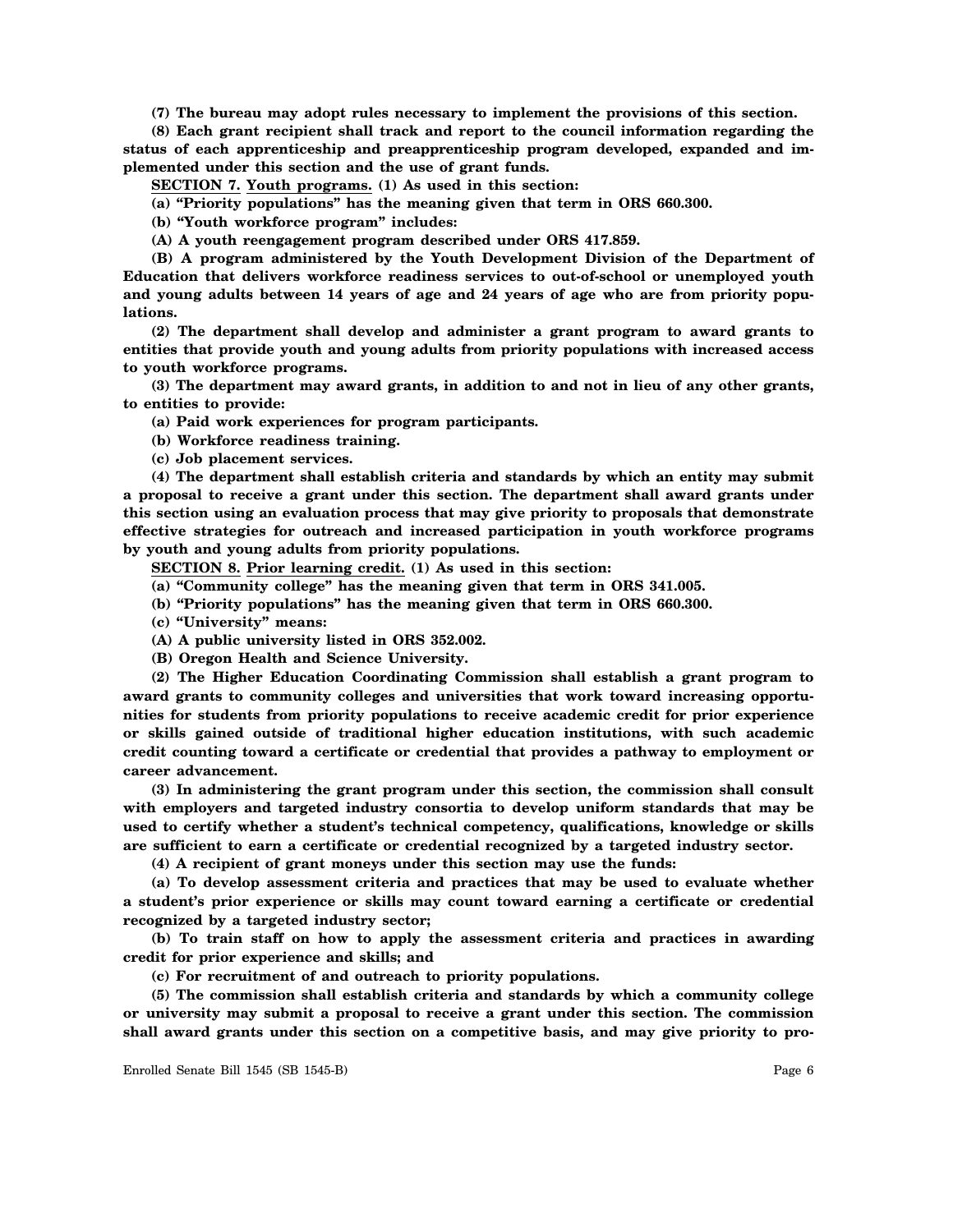**posals that demonstrate effective strategies for engaging with individuals from priority populations.**

**(6) The commission may adopt any rules necessary for the implementation of the provisions of this section.**

**SECTION 9. Workforce ready grants. (1) As used in this section:**

**(a) "Community-based organization" has the meaning given that term in section 4 of this 2022 Act.**

**(b) "Community college" has the meaning given that term in ORS 341.005.**

**(c) "Workforce service provider" includes:**

- **(A) Nonprofit and public workforce education, training and career services providers.**
- **(B) Governmental entities that are providers of workforce development services.**

**(2) There is established in the Higher Education Coordinating Commission a program to award grants to workforce service providers and community-based organizations that administer workforce programs in the health care, manufacturing and technology industry sectors and that prioritize equitable program participation by individuals from priority populations.**

**(3) The commission shall establish criteria and standards by which a workforce service provider or a community-based organization may submit a proposal to receive a grant under this section. In establishing criteria and standards, the commission shall consider federal nondiscrimination and equal opportunity provisions of the Workforce Innovation and Opportunity Act. The commission shall award grants on a competitive basis, taking into consideration proposals that:**

**(a) Describe how the workforce service provider or the community-based organization intends to engage with employers in the targeted industry sectors to provide workforce development opportunities to individuals from priority populations.**

**(b) Demonstrate the workforce service provider's or the community-based organization's experience serving individuals from priority populations.**

**(c) Describe how the workforce service provider or the community-based organization intends to collaborate with one or more of the following entities to increase accessibility for priority populations to workforce programs and opportunities:**

**(A) Other workforce service providers or community-based organizations;**

- **(B) Kindergarten through grade 12 schools;**
- **(C) Community colleges;**
- **(D) Education and training partners;**
- **(E) Local workforce development boards;**
- **(F) Economic development organizations;**
- **(G) Industry associations; and**
- **(H) Universities, as defined in section 8 of this 2022 Act.**

**(d) Demonstrate that a workforce partner with which a workforce service provider or a community-based organization intends to partner possesses specific qualifications, including the organizational and technical capacity, necessary to carry out the purposes described under subsection (5)(a) to (d) of this section.**

**(e) Prioritize opportunities to leverage the use of other funding sources, including federal funds and private sector contributions, toward workforce programs and opportunities.**

**(4) In awarding grants under this section, the commission shall consult with the State Workforce and Talent Development Board and shall incorporate input from local workforce development boards and industry consortia convened under section 10 of this 2022 Act.**

**(5) Grant moneys awarded under this section shall be expended for one or more of the following purposes:**

- **(a) To provide paid work experience, including stipends and wages;**
- **(b) To offer tuition and fee assistance for workforce programs;**
- **(c) To provide wraparound workforce development services;**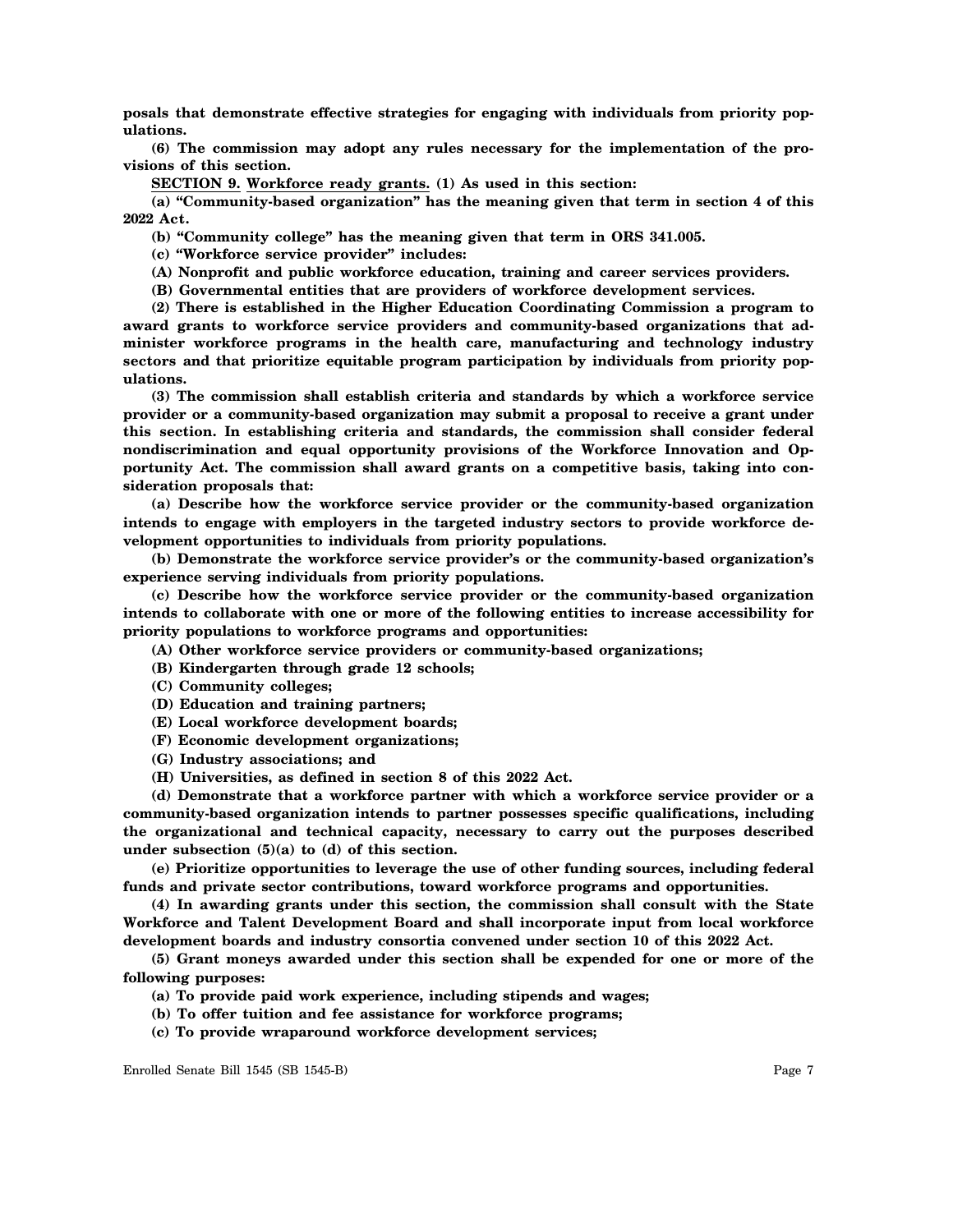**(d) To develop culturally and linguistically specific career pathways for obtaining certificates, credentials or degrees recognized by targeted industry sectors; and**

**(e) To fund organizational investments, including, but not limited to:**

**(A) Hiring staff;**

**(B) Developing organizational development strategies;**

**(C) Purchasing equipment, technology or other training-related supplies;**

**(D) Covering administrative costs; and**

**(E) Any other activities identified in a grant proposal as necessary to administer workforce programs described under this section.**

**(6) The commission shall compile information from each recipient of a grant under this section regarding the status and use of grant funds to ensure funding is expended for permissible purposes. At a minimum, the information must include, where applicable:**

**(a) The number of individuals who have registered for or completed a workforce program in health care, manufacturing or technology;**

**(b) The number of workforce programs developed and administered by a workforce service provider or a community-based organization;**

**(c) The job placement rate for and income earnings by individuals participating in a workforce program described under this section;**

**(d) The number of individuals from priority populations who receive services or benefits from workforce programs administered by a workforce service provider or a communitybased organization; and**

**(e) A description of the types and amount of wraparound workforce development services provided by a workforce service provider or a community-based organization.**

**(7) The commission may adopt any rules necessary for carrying out the provisions of this section.**

**SECTION 10. Industry consortia. (1) As used in this section, "community-based organization" has the meaning given that term in section 4 of this 2022 Act.**

**(2)(a) The Higher Education Coordinating Commission, in consultation with the State Workforce and Talent Development Board, shall establish a program to convene statewide industry consortia that represent the health care, manufacturing and technology industry sectors. Each individual consortium established under this section shall represent a single targeted industry sector.**

**(b) The purpose of the program is to:**

**(A) Establish strategic partnerships to align workforce development activities that aim to increase participation in workforce programs by individuals from priority populations;**

**(B) Develop structured processes to address mutual goals and promote consensus in decision-making;**

**(C) Identify industry-specific workforce needs in this state, including the need for highvalue credentials, to inform the development and implementation of culturally and linguistically diverse workforce education and training curricula;**

**(D) Develop targeted recruitment strategies to increase equitable participation by individuals from priority populations in statewide workforce programs; and**

**(E) Promote workforce development programs and activities in the targeted industry sectors.**

**(3)(a) An industry consortium established under this section shall operate under the direction of a leadership team composed of the following representatives from the consortium's targeted industry sector:**

**(A) A representative who is a business leader.**

**(B) A representative of a community-based organization that administers one or more workforce programs.**

**(C) One or more representatives of workforce education and training providers.**

**(D) A representative of a labor organization.**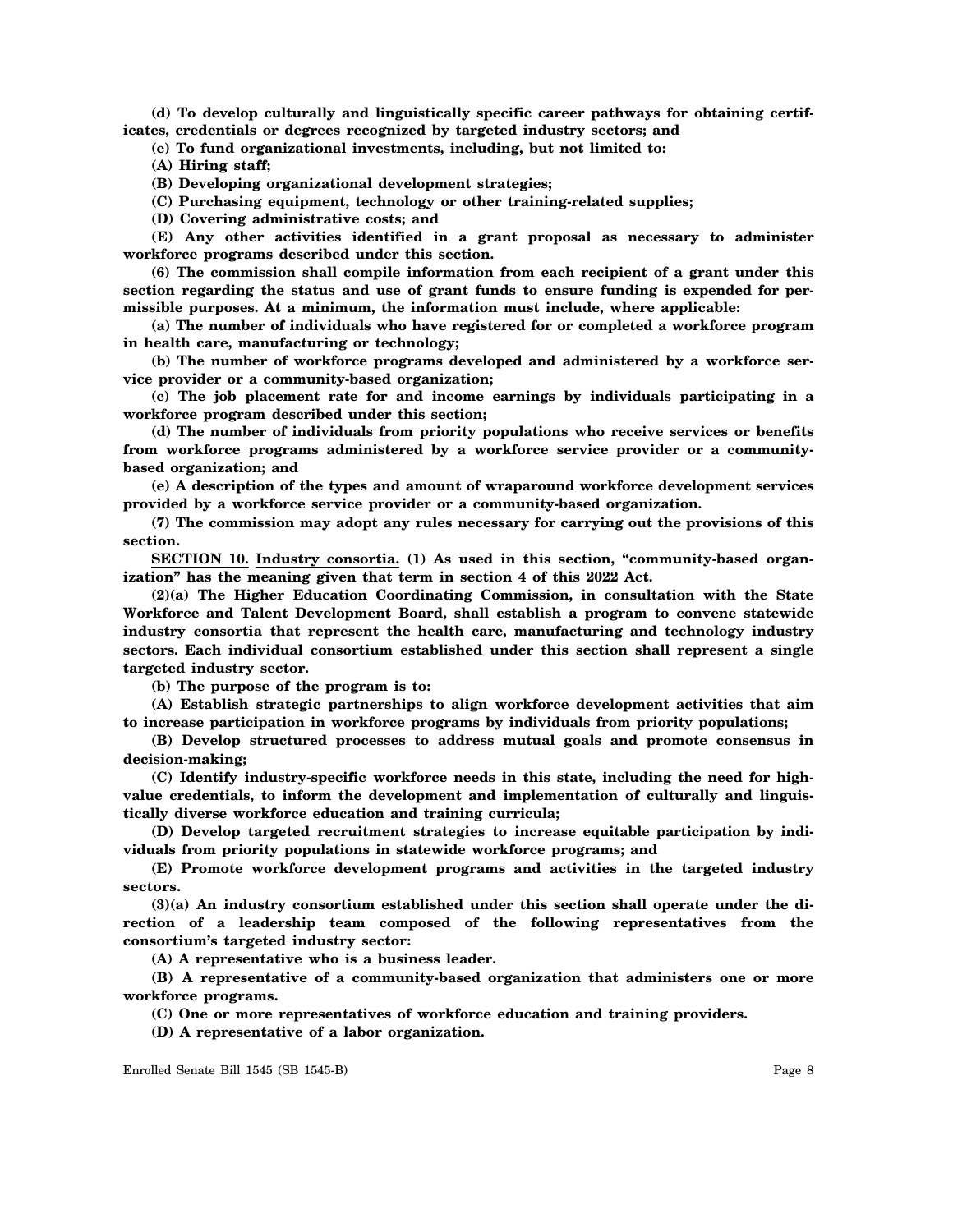**(b) To the extent practicable, members of the leadership team shall include individuals who are representative of priority populations.**

**(c) The membership of an industry consortium established under this section must include, in addition to the members of the leadership team, the following:**

**(A) One or more representatives from the State Workforce and Talent Development Board.**

**(B) One or more representatives of the Racial Justice Council within the Office of the Governor.**

**(C) One or more representatives of employers.**

**(D) One or more representatives of an industry association.**

**(E) One or more representatives of labor organizations.**

**(F) One or more representatives of local workforce development boards.**

**(G) One or more representatives of economic developers.**

**(4) The State Workforce and Talent Development Board, or any other neutral entity designated by the board, shall serve as the intermediary between the industry consortia members.**

**(5) The commission may adopt any rules necessary to carry out the provisions of this section.**

**SECTION 11. Workforce benefits navigators. (1) As used in this section:**

**(a) "Community-based organization" has the meaning given that term in section 4 of this 2022 Act.**

**(b) "Comprehensive one-stop center" has the meaning given that term in 34 C.F.R. 361.305.**

**(c) "Workforce benefits navigator" means an individual who:**

**(A) Is employed at a comprehensive one-stop center or a community-based organization to advise and assist individuals from priority populations in accessing workforce programs and applying for benefits and services that are available under the programs;**

**(B) Has comprehensive knowledge and understanding of workforce programs and the benefits and services that are available under those programs;**

**(C) Is aware of the cultural and linguistic differences of individuals from priority populations, including knowledge of the lived experiences of such individuals; and**

**(D) Is trained in trauma-informed practices.**

**(2) The Higher Education Coordinating Commission, in consultation with the State Workforce and Talent Development Board, shall establish and administer a program to award grants for pilot projects implemented by local workforce development boards that partner with comprehensive one-stop centers or community-based organizations to employ a workforce benefits navigator to connect individuals from priority populations to workforce programs and to increase access for such individuals to services and benefits made available under those workforce programs.**

**(3) The commission shall establish criteria and standards by which local workforce development boards may submit proposals to receive a grant under this section.**

**(4) The commission may adopt any rules necessary for carrying out the provisions of this section.**

**SECTION 12. Assessment and accountability. (1) The Higher Education Coordinating Commission, in collaboration with the State Workforce and Talent Development Board, the Bureau of Labor and Industries and the Department of Education, shall review each of the programs established under sections 3, 4, 6, 7, 8, 9, 10 and 11 of this 2022 Act to assess performance and expenditure outcomes of the programs. In evaluating the programs, the commission shall compile the following information:**

**(a) For the programs established under sections 3, 4, 6, 8, 9, 10 and 11 of this 2022 Act:**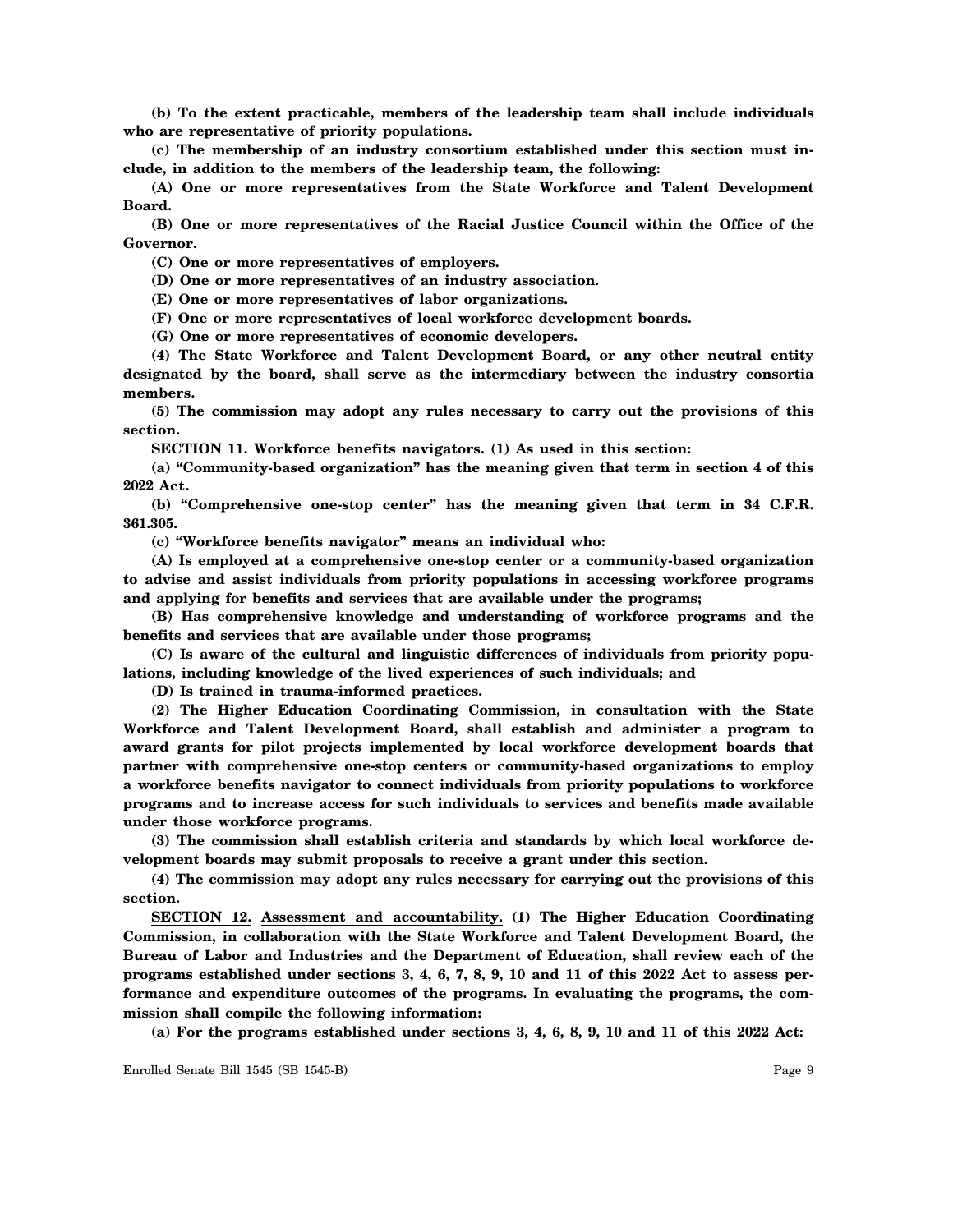**(A) The number of individuals from priority populations who have registered for and who** have completed a workforce program, including apprenticeship and preapprenticeship train**ing programs;**

**(B) Data on job placement rates, wages and salary earnings and health and retirement benefits provided for individuals who participated in an established program;**

**(C) A description of any new or expanded workforce programs, including training programs, career pathway programs and apprenticeship and preapprenticeship training programs, established as a result of the programs described under sections 3, 4, 6, 8, 9, 10 and 11 of this 2022 Act; and**

**(D) The types and amounts of any wraparound supports and services provided to individuals from priority populations.**

**(b) For the program established under section 7 of this 2022 Act:**

**(A) The number of youth or young adults from priority populations who have registered for or completed a youth workforce program;**

**(B) Data on job placement rates for youth or young adults from priority populations who have completed a youth workforce program; and**

**(C) A description of any new or expanded paid work experiences, workforce readiness training or job placement services created as a result of grants awarded under section 7 of this 2022 Act.**

**(2) In carrying out the duties described under subsection (1) of this section, the commission shall coordinate its activities with relevant state agencies and other workforce partners to:**

**(a) Identify opportunities for leveraging existing partnerships to align data collection standards and practices and to integrate data with any common data system among those partnerships;**

**(b) Support the commission's assessment efforts and identify areas for future workforce development investments; and**

**(c) Facilitate communication with workforce stakeholders, including but not limited to job seekers, employers, community-based organizations and workforce service providers, in an inclusive manner and, when appropriate, provide stakeholders with access to the results and findings resulting from the commission's review.**

**(3) By December 31 of each year, the commission shall prepare and submit a report that includes the information described in subsection (1) of this section, disaggregated by race, age, gender and geographical area, including any recommendations for future investments and opportunities to leverage private and federal funding to support investments, to the Governor and to the interim committees of the Legislative Assembly related to workforce development, in the manner provided in ORS 192.245. In addition to including the information described under subsection (1) of this section, the report shall:**

**(a) Provide baseline estimates of statewide labor force participation rates that include, at a minimum:**

**(A) Long-term employment projections for health care and manufacturing;**

**(B) The progress made toward achieving the statewide educational attainment goals established under ORS 350.014 and 350.018; and**

**(C) Projections related to post-secondary educational attainment needs; and**

**(b) Describe how the programs established under sections 3, 4, 6, 8, 9, 10 and 11 of this 2022 Act contributed to statewide labor force participation by demonstrating, at a minimum, the following:**

**(A) The percentage of individuals who participated in an established program as compared to the share of the statewide labor force, by race;**

**(B) The percentage of individuals who participated in an established program as compared to the share of the statewide labor force, by gender;**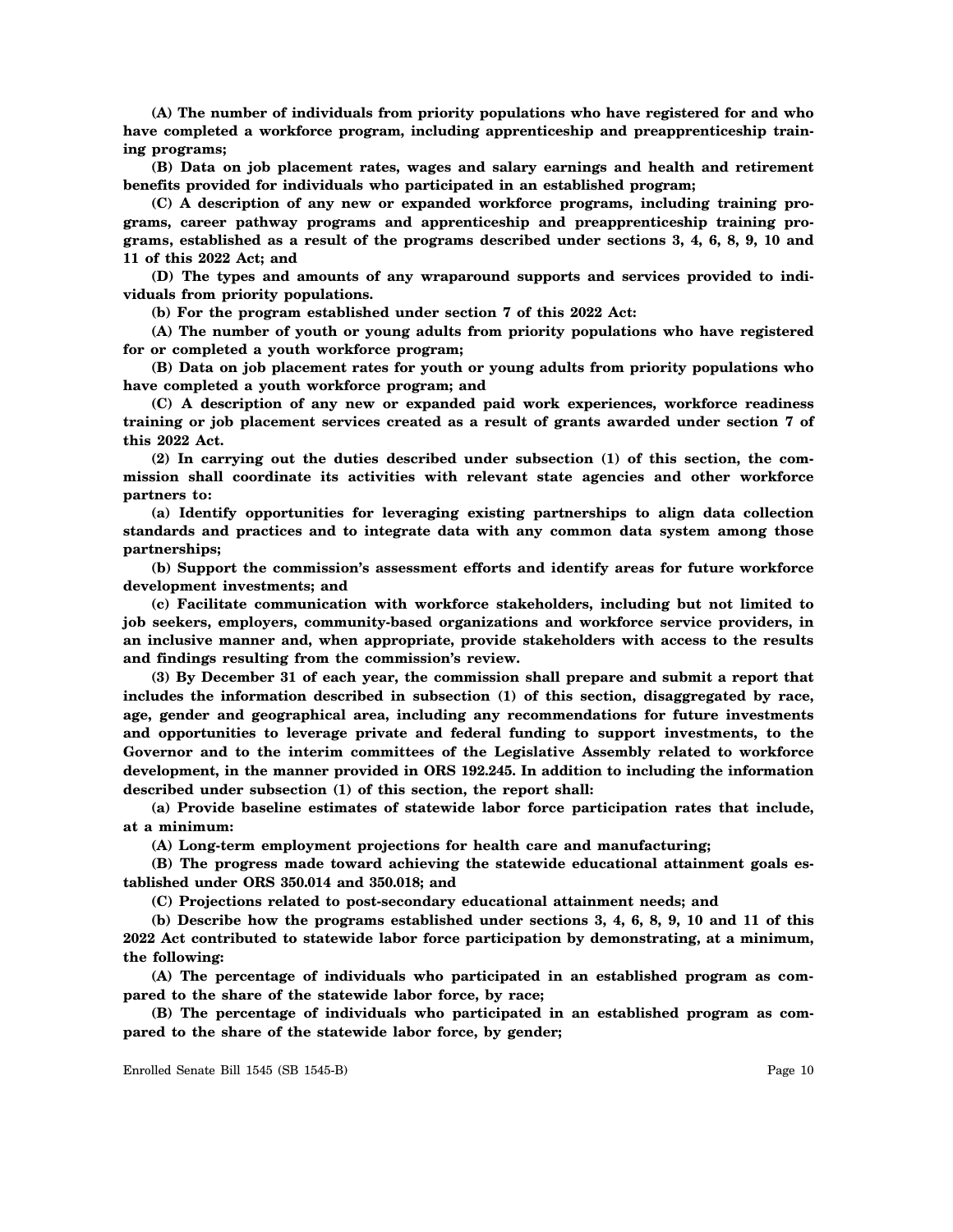**(C) The percentage of individuals who participated in an established program and who received a post-secondary certificate, credential or degree as compared to the share of the statewide labor force, disaggregated by race, age, gender and geographical area;**

**(D) The number of individuals who participated in an established program and who received a post-secondary certificate, credential or degree as compared to the statewide educational attainment goals described under ORS 350.014 and 350.018, disaggregated by race, age, gender and geographical area; and**

**(E) The job placement rates of individuals who participated in an established program as compared to long-term employment projections for health care and manufacturing, disaggregated by race, age, gender and geographical area.**

**(4) As used in this section:**

**(a) "Community-based organization" has the meaning given that term in section 4 of this 2022 Act.**

**(b) "Workforce service provider" has the meaning given that term in section 9 of this 2022 Act.**

**(c) "Youth workforce program" has the meaning given that term in section 7 of this 2022 Act.**

#### **APPROPRIATIONS**

## **(Higher Education Coordinating Commission)**

**SECTION 13. General Fund appropriation. In addition to and not in lieu of any other appropriation, there is appropriated to the Higher Education Coordinating Commission, for the biennium ending June 30, 2023, out of the General Fund, the amount of \$15,000,000 for carrying out the provisions of sections 3 and 3a of this 2022 Act.**

**SECTION 14. ARPA expenditures. Notwithstanding any other law limiting expenditures, the amount of \$20,000,000 is established for the biennium ending June 30, 2023, as the maximum limit for payment of expenses by the Higher Education Coordinating Commission from American Rescue Plan Act Coronavirus State Fiscal Recovery Fund moneys received by the Oregon Department of Administrative Services and transferred to the commission, for carrying out the provisions of sections 3 and 3a of this 2022 Act.**

**SECTION 15. General Fund appropriation. In addition to and not in lieu of any other appropriation, there is appropriated to the Higher Education Coordinating Commission, for the biennium ending June 30, 2023, out of the General Fund, the amount of \$37,385,390 for carrying out the provisions of sections 4, 8, 9, 10 and 12 of this 2022 Act.**

**SECTION 16. ARPA expenditures. Notwithstanding any other law limiting expenditures, the amount of \$95,000,000 is established for the biennium ending June 30, 2023, as the maximum limit for payment of expenses by the Higher Education Coordinating Commission from American Rescue Plan Act Coronavirus State Fiscal Recovery Fund moneys received by the Oregon Department of Administrative Services and transferred to the commission, for carrying out the provisions of sections 9 and 11 of this 2022 Act.**

#### **(Department of Human Services)**

**SECTION 17. General Fund appropriation. (1) Notwithstanding any other provision of law, the General Fund appropriation made to the Department of Human Services by section 1 (3), chapter 606, Oregon Laws 2021, for the biennium ending June 30, 2023, for self-sufficiency programs, is increased by \$1,746,643 to implement the requirements of sections 3 and 3a of this 2022 Act.**

**(2) Notwithstanding any other provision of law, the General Fund appropriation made to the Department of Human Services by section 1 (7), chapter 606, Oregon Laws 2021, for the**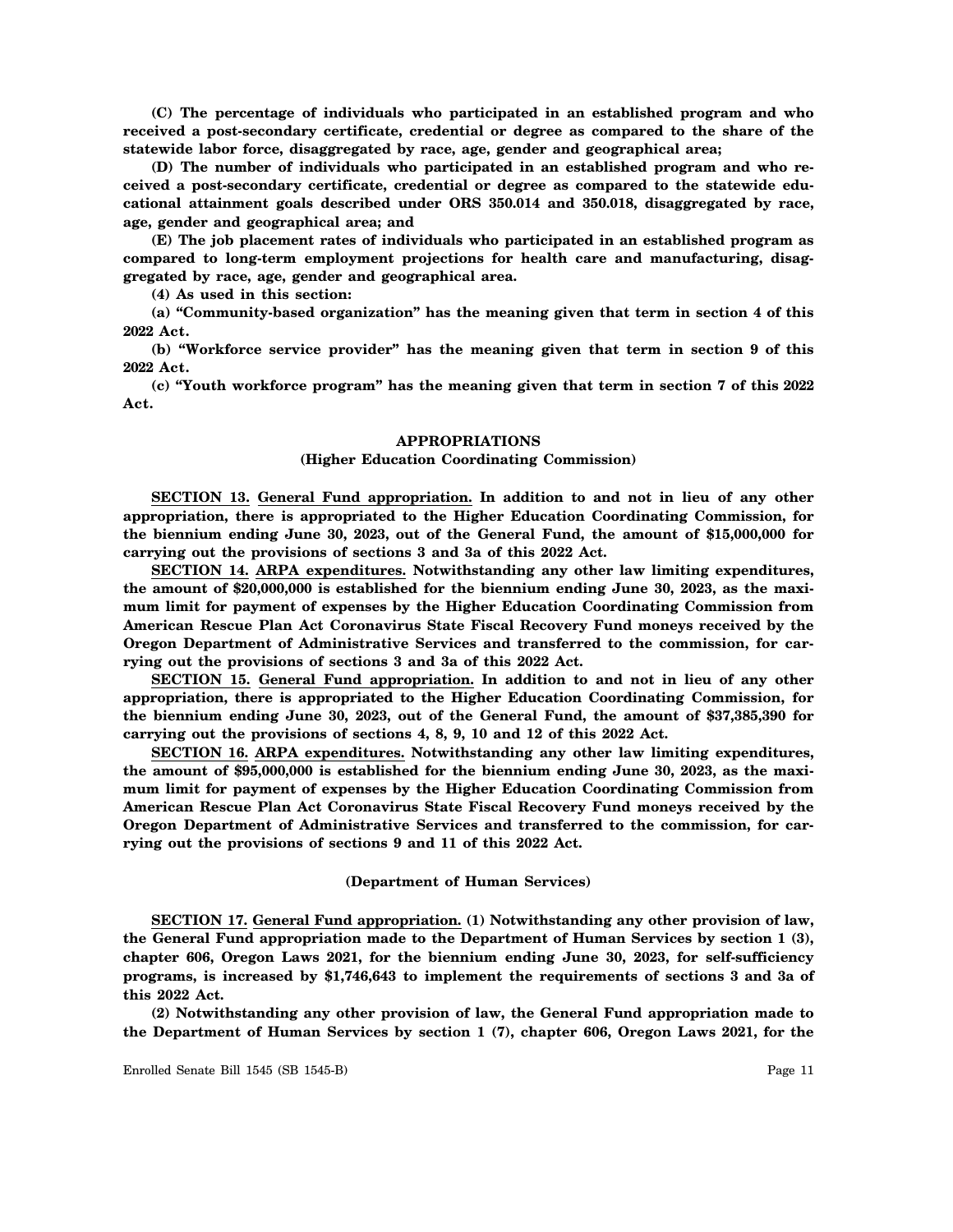**biennium ending June 30, 2023, for intellectual/developmental disabilities programs, is increased by \$123,721 to implement the requirements of sections 3 and 3a of this 2022 Act.**

**(3) Notwithstanding any other provision of law, the General Fund appropriation made to the Department of Human Services by section 1 (2), chapter 606, Oregon Laws 2021, for the biennium ending June 30, 2023, for state assessments and enterprise-wide costs, is increased by \$79,932 to implement the requirements of sections 3 and 3a of this 2022 Act.**

**SECTION 18. Federal funds limitation. Notwithstanding any other law limiting expenditures, the limitation on expenditures established by section 3 (7), chapter 606, Oregon Laws 2021, for the biennium ending June 30, 2023, as the maximum limit for payment of expenses from federal funds, excluding federal funds described in section 2, chapter 606, Oregon Laws 2021, collected or received by the Department of Human Services, for intellectual/development disabilities programs, is increased by \$123,335 to implement the requirements of sections 3 and 3a of this 2022 Act.**

**SECTION 19. Federal funds limitation. Notwithstanding any other law limiting expenditures, the limitation on expenditures established by section 3 (2), chapter 606, Oregon Laws 2021, for the biennium ending June 30, 2023, as the maximum limit for payment of expenses from federal funds, excluding federal funds described in section 2, chapter 606, Oregon Laws 2021, collected or received by the Department of Human Services, for state assessments and enterprise-wide costs, is increased by \$79,426 to implement the requirements of sections 3 and 3a of this 2022 Act.**

**SECTION 20. Other funds limitation. Notwithstanding any other law limiting expenditures, the limitation on expenditures established by section 2 (8), chapter 606, Oregon Laws 2021, for the biennium ending June 30, 2023, as the maximum limit for payment of expenses from fees, moneys or other revenues, including Miscellaneous Receipts and Medicare receipts and including federal funds for indirect cost recovery, Social Security Supplemental Security Income recoveries and the Child Care and Development Fund, but excluding lottery funds and federal funds not described in section 2, chapter 606, Oregon Laws 2021, collected or received by the Department of Human Services, for shared services, is increased by \$159,358.**

## **(Oregon Health Authority)**

**SECTION 21. General Fund appropriation. Notwithstanding any other provision of law, the General Fund appropriation made to the Oregon Health Authority by section 1 (1), chapter 668, Oregon Laws 2021, for the biennium ending June 30, 2023, for health systems, health policy and analytics, and public health is increased by \$164,314 for the purpose of carrying out the provisions of sections 3 and 3a of this 2022 Act.**

#### **(Bureau of Labor and Industries)**

**SECTION 22. General Fund appropriation. In addition to and not in lieu of any other appropriation, there is appropriated to the Bureau of Labor and Industries, for the biennium ending June 30, 2023, out of the General Fund, the amount of \$18,900,000 for carrying out the provisions of section 6 of this 2022 Act.**

**SECTION 23. ARPA expenditures. Notwithstanding any other law limiting expenditures, the amount of \$1,100,000 is established for the biennium ending June 30, 2023, as the maximum limit for payment of expenses by the Bureau of Labor and Industries from American Rescue Plan Act Coronavirus State Fiscal Recovery Fund moneys received by the Oregon Department of Administrative Services and transferred to the bureau, for carrying out the provisions of section 6 of this 2022 Act.**

#### **(Department of Education)**